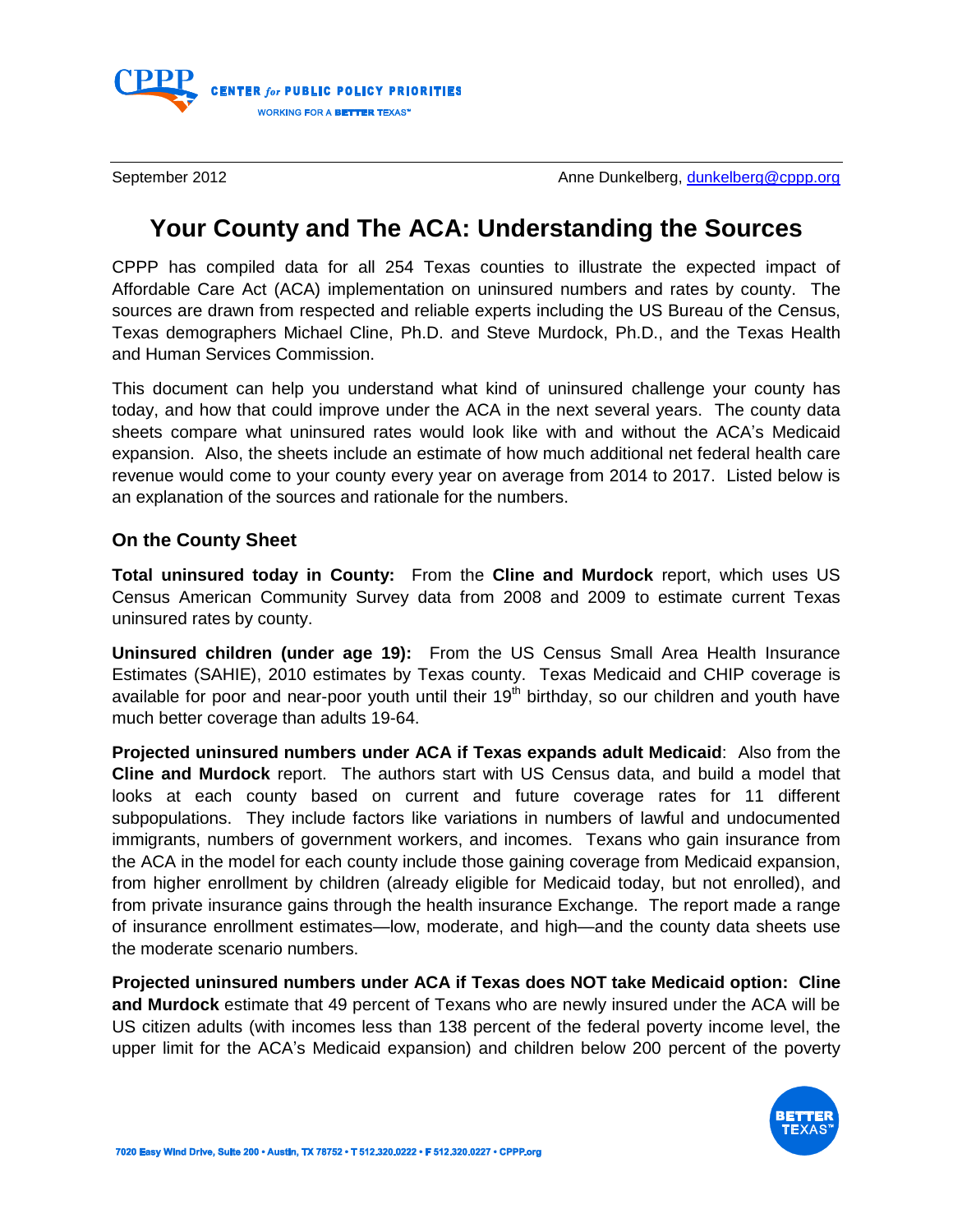line (the upper limit for the children's health insurance program, CHIP, today). We reduce by 49 percent each county's number of residents who would gain insurance coverage with full ACA implementation to approximate the impact of eliminating the Medicaid expansion in Texas.

**Projected new net annual gain in Medicaid funds for county (2014-2017 average) if Medicaid expanded: Texas Health and Human Services Commission**—the state agency that runs Medicaid and CHIP—has estimated the total state dollar costs and federal funds gained under ACA's Medicaid expansion for 2014 through 2017, and presented their data to Texas Senate committees on August 1, 2012. (Under ACA, states will get at least \$9 federal match for every \$1 state funds of the costs of covering new expansion adults, compared to just \$1.50 federal for each \$1 state dollar for the current Medicaid program.)

The HHSC numbers used in these fact sheets include costs for both US citizen adults who would gain Medicaid under the new ACA coverage, and for children who are already eligible for Medicaid today but are not currently enrolled. The increased child enrollment is known as the "welcome mat" effect. Studies in other states have found that (1) when parents are covered, a larger percentage of children also enroll; and (2) when coverage is expanded to new groups, the publicity also draws in persons from previously-eligible groups who for various reasons had never signed up for coverage.

The official HHSC estimate of federal dollars received from 2014-2017 is then reduced by their estimate of state dollars spent to draw the federal match, leaving the figure for the net gain in federal matching funds statewide. The average annual gain over that four-year period is then distributed across the Texas counties in the same proportions as **HHSC's data** show Medicaid health care reimbursements were distributed to health care providers by county in 2010.

**Number of Registered Nurses or Family Doctors the annual Medicaid funds gain could support for a year in county:** Economists can try to predict how many new jobs will be potentially created in Texas communities if these new net federal health care dollars are allowed to flow through the Texas economy. To keep this fact sheet simple and to avoid arguments over "economic multipliers," we have simply calculated the number of average Registered Nurse salaries each county's new Medicaid funds could pay for in a single year, as well as the number of Family Practice Physicians those dollars could support. We use the **US Department of Labor's Bureau of Labor Statistics**' most recent estimates of average RN and Family Doctor salaries for Texas.

**Medicaid and CHIP Today:** HHSC provides county enrollment numbers for Medicaid and CHIP on their web site, as well as more detailed data on request.

**More about the sources and where you can find them:** 

**Michael E. Cline, Ph.D., and Steve H. Murdock, Ph.D.**, Hobby Center for the Study of Texas at Rice University; *Estimates of the Impact of the Affordable Care Act on Counties in Texas*, April 2012, conducted for Methodist Healthcare Ministries of South Texas; <http://cppp.org/research.php?aid=1231>

[http://www.mhm.org/images/stories/advocacy\\_and\\_public\\_policy/Estimates%20of%20the%20I](http://www.mhm.org/images/stories/advocacy_and_public_policy/Estimates%20of%20the%20Impact%20of%20the%20ACA%20on%20Texas%20Counties_FINAL%20REPORT%20APRIL%202012.pdf) [mpact%20of%20the%20ACA%20on%20Texas%20Counties\\_FINAL%20REPORT%20APRIL%](http://www.mhm.org/images/stories/advocacy_and_public_policy/Estimates%20of%20the%20Impact%20of%20the%20ACA%20on%20Texas%20Counties_FINAL%20REPORT%20APRIL%202012.pdf) [202012.pdf](http://www.mhm.org/images/stories/advocacy_and_public_policy/Estimates%20of%20the%20Impact%20of%20the%20ACA%20on%20Texas%20Counties_FINAL%20REPORT%20APRIL%202012.pdf)